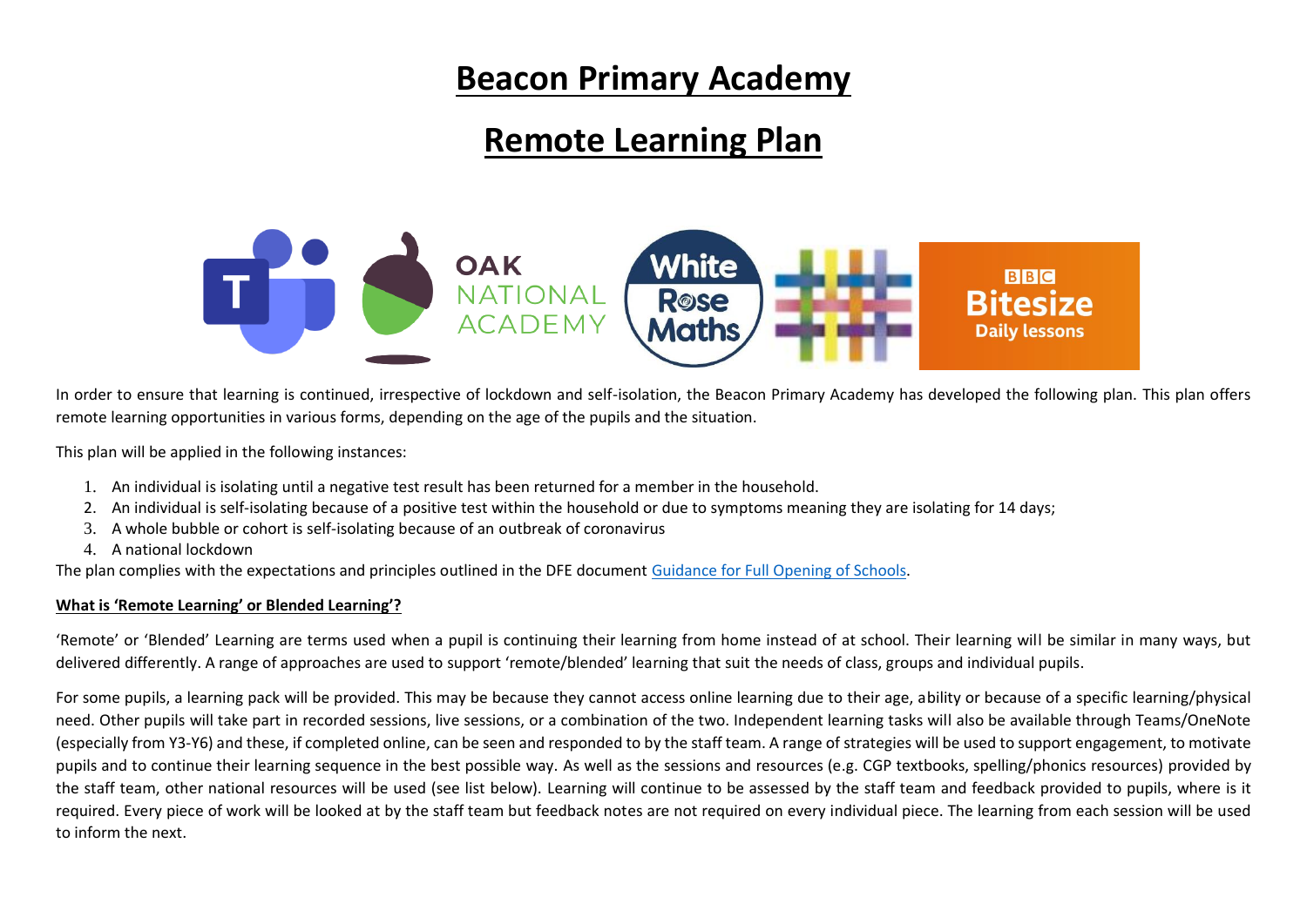When learning at home, the Government expects KS1 pupils to engage in 3 hours learning per day. Younger children would be required to do less, due to their age and reliance on adult support. KS2 pupils are expected to engage in 4 hours learning per day. This information will continue to be shared with parents so that they are aware of the learning expectations.

#### **Access to Learning**

The pupils will have access to 'blended learning' the day after they are absent/not attending from school due to the Coronavirus (isolation required or national lockdown). Further details available in the tables below.

A separate document is available to support parents/carers in knowing how to access the home learning. This is sent out when pupils are required to learn from home.

During an extended isolation period or national lockdown, devices will be made available (where possible) to support pupils in accessing home learning. Support with data cards will also be available, where required.

Where a pupil requires a 'learning pack' (in addition to online learning or as a replacement), these can be collected by a parent/carer. In exceptional circumstances, a member of staff will drop them off.

Some pupils will require additional support to access and carry out their home learning. This will be done through phone calls, messages through Tapestry, emails, Teams 'chats' and Teams calls. The method used will depend on the age and ability of the child. School adults will provide additional support where they think it is required – this will be to any child but will also consider any specific needs' that the pupil may have. Where required, the SENDCo will be involved to provide additional support.

During a national lockdown, the SENDCo will continue to engage with other agencies and facilitate appointments/observations of pupils, where possible. Compiling reports, updates and virtual meetings will continue as normal with parents/carers and other agencies.

## **Software and online platforms**

Within all plans, teachers will set appropriate work in-line with our current curriculum. Our remote learning option across KS2 will be primarily through Microsoft Teams and supplemented by a range of resources including the Oak Academy and our online resources such as Bitesize, Twinkl, Reading Eggs, TTRockstars, WhiteRose etc.

Parents and children can remain in contact with their class teacher through Tapestry (Reception/Y1) or MS Teams (Y2-Y6) or via email. Staff will make welfare phone calls at least once a week dependent on the circumstances. Any concerns will be recorded on CPOMS and the DSL/Deputy DSL will be alerted.

The Oak Academy lessons are in-line with our teaching ethos – they encourage the use of retrieval practice, explicit teaching with high quality modelling, and the use of deliberate practice. The online lessons are free to all and offer a recorded taught session so that the children can access physical teaching from a teacher and then access work relating to that lesson within the same website. There are also hundreds of lessons specifically aimed at children with SEND needs and requiring additional support.

White Rose Maths resources will be used to support maths teaching and learning as they are matched to our current maths curriculum model.

*In the event of any form of isolation and loss of learning caused by Coronavirus, parents must understand that engagement in home learning is compulsory, as is the expectation of the DFE that the Beacon Primary Academy makes that provision available and accessible to all. However, if children themselves are too ill to attend then*  they should not be expected to engage in home learning. During a national lockdown, engagement with home learning will be monitored - a RAG system will be used. *Where there are concerns about the level of engagement from pupils at home, parents will be contacted to discuss any issues - we will always support these situations and help to resolve any barriers. Parents/carers will also have the opportunity to feedback to the school via an electronic feedback form.*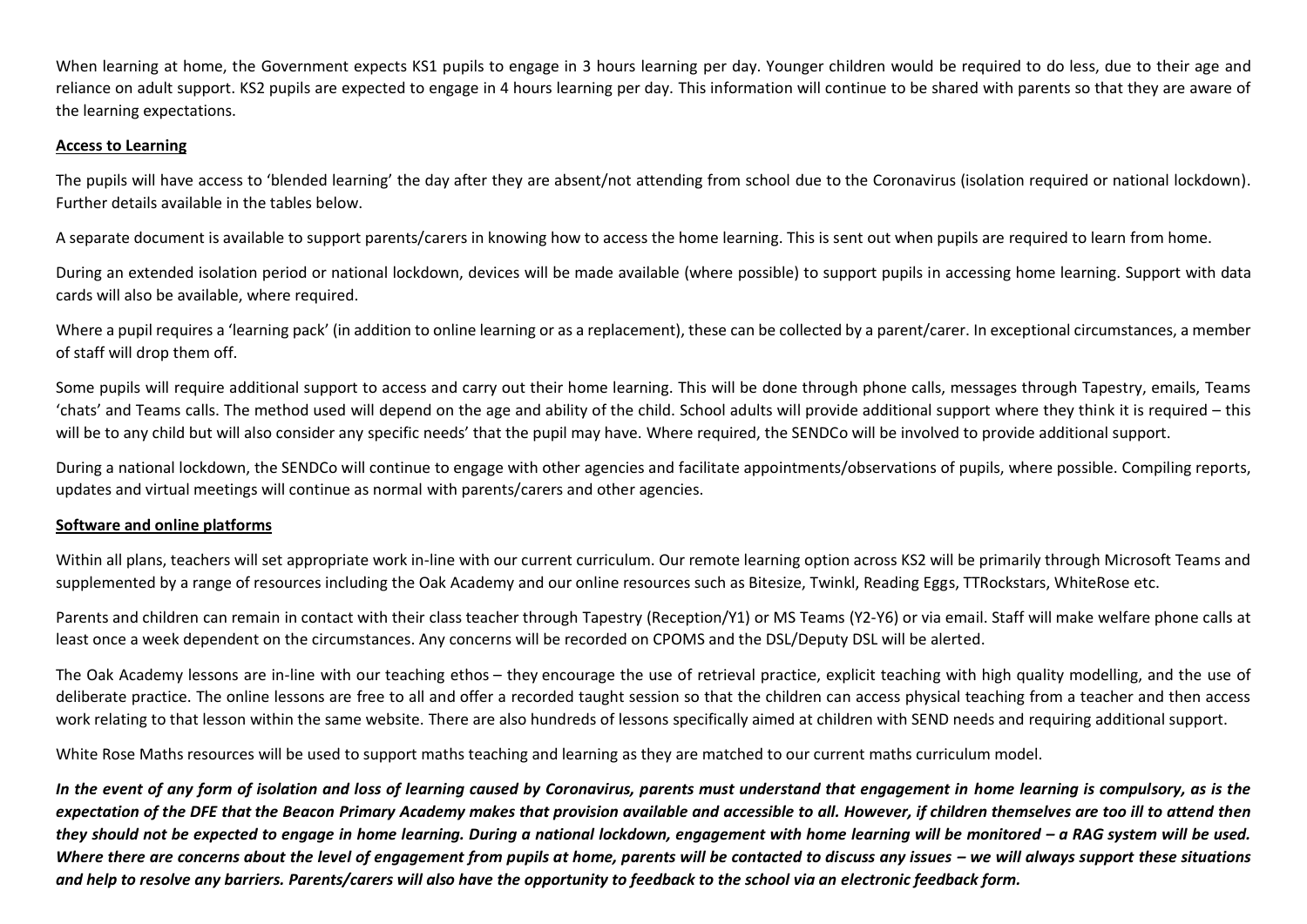In preparation for home-learning, parents and children need to receive logins and passwords for the following platforms (likewise teaching staff need to be familiar with them):

- MS Teams/OneNote (Y2-Y6) Y2 are quite new to this so email will be used as a backup.
- Tapestry (Reception/Y1)
- TT Rockstars
- Reading Eggs
- Staff may signpost parents and carers to additional platforms over time.

These passwords will be recorded in the pupil's reading record. If the parent does not have the necessary passwords, they can contact the class teacher directly or the school office.

## **Remote Learning Arrangements**

| Pupil needs to isolate because someone in their household requires a test (due to having symptoms) - possibly a short absence - 2/3 days                                                                                                          |                                                                                                                                                                                                                                                                                |  |
|---------------------------------------------------------------------------------------------------------------------------------------------------------------------------------------------------------------------------------------------------|--------------------------------------------------------------------------------------------------------------------------------------------------------------------------------------------------------------------------------------------------------------------------------|--|
| <b>Ongoing Support</b>                                                                                                                                                                                                                            | Safeguarding/SEND                                                                                                                                                                                                                                                              |  |
|                                                                                                                                                                                                                                                   | Parents to inform the school about the child's absence - staff to                                                                                                                                                                                                              |  |
| The parents/children will be guided to their learning:                                                                                                                                                                                            | ensure parents/carers are aware of the need for the household to                                                                                                                                                                                                               |  |
| Reception/Y1 - Tapestry                                                                                                                                                                                                                           | isolate until the test is returned.                                                                                                                                                                                                                                            |  |
| Y2 - Email or Teams/OneNote and website                                                                                                                                                                                                           |                                                                                                                                                                                                                                                                                |  |
| Y3-Y6 - Teams/OneNote                                                                                                                                                                                                                             | Parents should contact the school office with the outcome of the<br>test.                                                                                                                                                                                                      |  |
| All children will be provided with an exercise book and pencil. These should remain in their                                                                                                                                                      |                                                                                                                                                                                                                                                                                |  |
| school book bag. The exercise book can be used to record answers in (from work set) or to<br>complete other home learning. These should be used in the same way as their school books<br>- neatly and respectfully.                               | If child is entitled to benefit-related FSM the necessary vouchers will<br>be available on return to school to cover the period missed. These will<br>be issued on return.                                                                                                     |  |
| Parents will also be directed to the relevant Oak National lessons, Bitesize, White Rose,<br>Reading Eggs and other key online resources via email or Teams. These links have also been<br>provided to parents in other communication to parents. | If child is vulnerable in any way, the DSL will ensure that appropriate<br>agencies are notified and arrange for regular safe and welfare checks<br>via a phone call from the DSL (record on CPOMS). A welfare check will<br>be made if the child is off for a number of days. |  |
| The children in KS2 can keep in touch with their teacher via Microsoft Teams.                                                                                                                                                                     |                                                                                                                                                                                                                                                                                |  |
|                                                                                                                                                                                                                                                   | If a child does not engage, a call will be made to the parents to discuss<br>obstacles and support.                                                                                                                                                                            |  |
| If a child does not engage with remote or workbook learning the school adults will call the<br>parents to discuss obstacles and support as needed.                                                                                                |                                                                                                                                                                                                                                                                                |  |
| Access to teaching staff will be between the usual school hours. Staff will not be able to                                                                                                                                                        |                                                                                                                                                                                                                                                                                |  |
| offer support to children outside their usual hours. The staff will still have a class to cater for                                                                                                                                               |                                                                                                                                                                                                                                                                                |  |
| during the day so time will be needed to enable them to reply to any queries.                                                                                                                                                                     |                                                                                                                                                                                                                                                                                |  |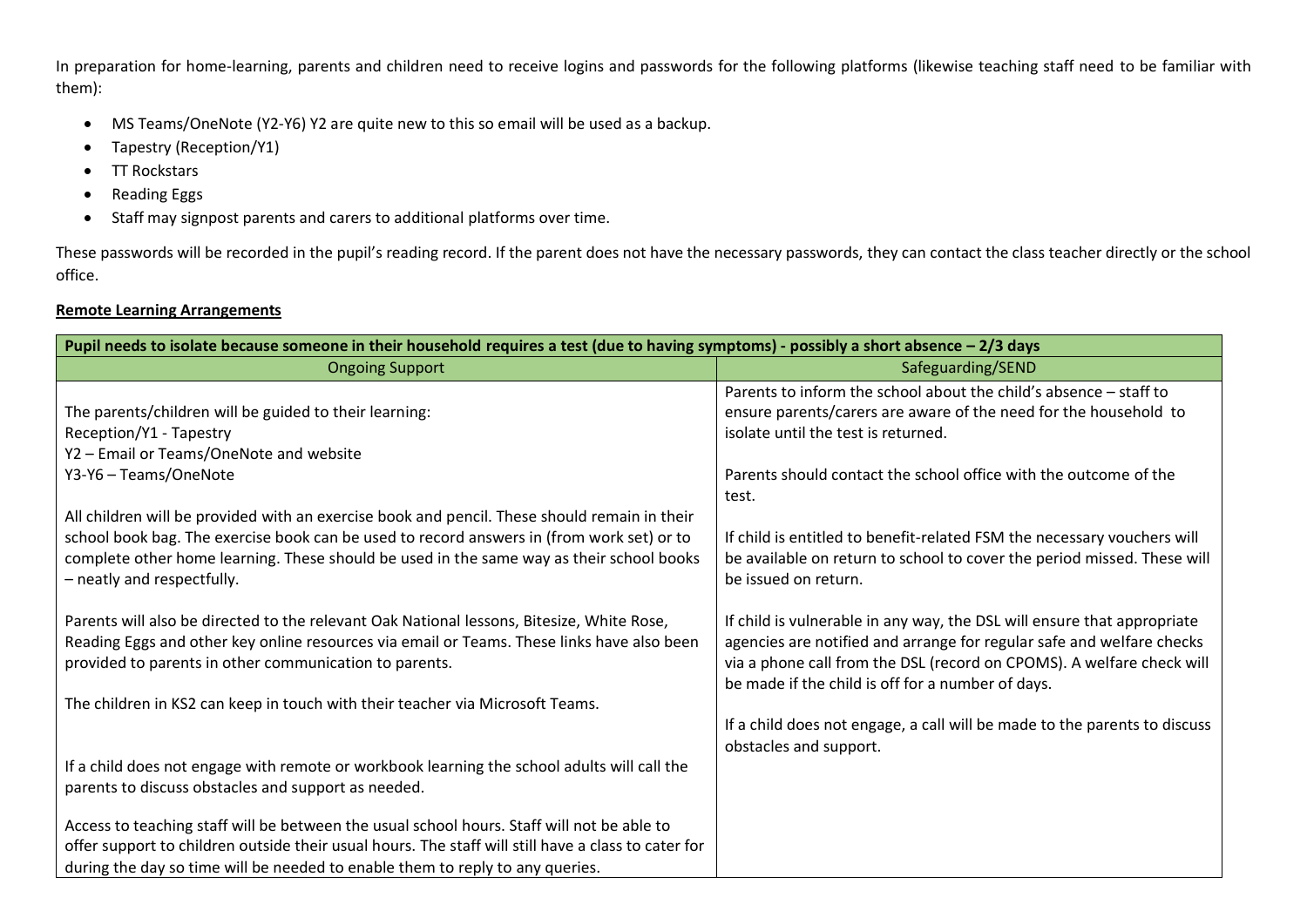|--|

| Pupil needs to isolate because someone in their household tests positive (min 14 day absence)       |                                                                                                                        |  |
|-----------------------------------------------------------------------------------------------------|------------------------------------------------------------------------------------------------------------------------|--|
| <b>Ongoing Support</b>                                                                              | Safeguarding/SEND                                                                                                      |  |
| The parents/children will be guided to their learning:                                              | Parents to inform the school about the child's absence - staff to                                                      |  |
| Reception/Y1 - Tapestry                                                                             | ensure parents/carers are aware of the need for the household to                                                       |  |
| Y2 - Email or Teams/OneNote and website                                                             | isolate until the test is returned.                                                                                    |  |
| Y3-Y6 - Teams/OneNote                                                                               |                                                                                                                        |  |
|                                                                                                     | Parents should contact the school office with the outcome of the                                                       |  |
| All children will be provided with an exercise book and pencil. These should remain in their        | test.                                                                                                                  |  |
| school book bag. The exercise book can be used to record answers in (from work set) or to           |                                                                                                                        |  |
| complete other home learning. These should be used in the same way as their school books            | If child is entitled to benefit-related FSM the necessary vouchers will                                                |  |
| - neatly and respectfully.                                                                          | be available on return to school to cover the period missed. These will                                                |  |
|                                                                                                     | be issued on return.                                                                                                   |  |
| Parents will also be directed to the relevant Oak National lessons, Bitesize, White Rose,           |                                                                                                                        |  |
| Reading Eggs and other key online resources via email or Teams. These links have also been          | If child is vulnerable in any way, the DSL will ensure that appropriate                                                |  |
| provided to parents in other communication to parents.                                              | agencies are notified and arrange for regular safe and well checks via                                                 |  |
| The children in KS2 can keep in touch with their teacher via Microsoft Teams.                       | a phone call from the DSL (record on CPOMS). A welfare check will be<br>made if the child is off for a number of days. |  |
|                                                                                                     |                                                                                                                        |  |
| If a child does not engage with remote or workbook learning the school adults will call the         | If a child does not engage, a call will be made to the parents to discuss                                              |  |
| parents to discuss obstacles and support as needed.                                                 | obstacles and support.                                                                                                 |  |
|                                                                                                     |                                                                                                                        |  |
| Access to teaching staff will be between the usual school hours. Staff will not be able to          |                                                                                                                        |  |
| offer support to children outside their usual hours. The staff will still have a class to cater for |                                                                                                                        |  |
| during the day so time will be needed to enable them to reply to any queries.                       |                                                                                                                        |  |
|                                                                                                     |                                                                                                                        |  |
| A minimum of 3 hours learning for KS1 and 4 hours for KS2 will be provided. More may be             |                                                                                                                        |  |
| provided but please select different subjects to vary the curriculum experience. Other              |                                                                                                                        |  |
| additional tasks, (from the websites provided) can be completed if necessary - this is              |                                                                                                                        |  |
| optional.                                                                                           |                                                                                                                        |  |
|                                                                                                     |                                                                                                                        |  |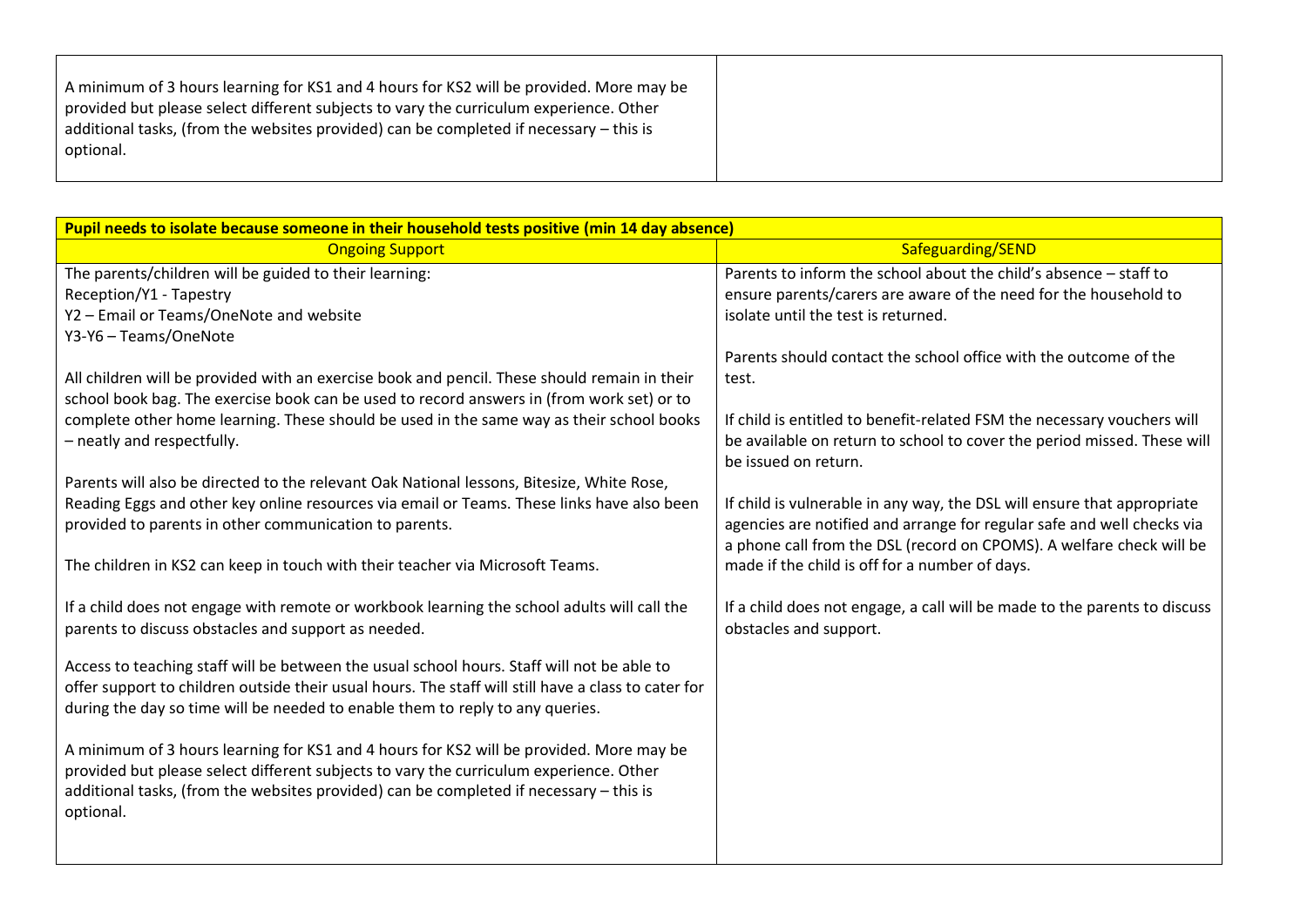| KS2 - If the child does not have access to a device at home, alternative arrangements would |  |
|---------------------------------------------------------------------------------------------|--|
| need to be discussed to ensure parents have access to learning. A pack may need to be       |  |
| collected/dropped off).                                                                     |  |

| A group of children are self-isolating because of a case of coronavirus in their class bubble                                                                                                                                                                                                                       |                                                                                                                                                                                                                                    |  |
|---------------------------------------------------------------------------------------------------------------------------------------------------------------------------------------------------------------------------------------------------------------------------------------------------------------------|------------------------------------------------------------------------------------------------------------------------------------------------------------------------------------------------------------------------------------|--|
| <b>Ongoing Support</b>                                                                                                                                                                                                                                                                                              | Safeguarding/SEND                                                                                                                                                                                                                  |  |
| The parents/children will be guided to their learning:<br>Reception/Y1 - Tapestry<br>Y2 - Email or Teams/OneNote and website<br>Y3-Y6 - Teams/OneNote                                                                                                                                                               | A Letter will be sent via text or email to the whole year group who are<br>isolating explaining the reasons why they need to self-isolating and<br>what parents need to do next.                                                   |  |
| All children will be provided with an exercise book and pencil. These should remain in their<br>school book bag. The exercise book can be used to record answers in (from work set) or to<br>complete other home learning. These should be used in the same way as their school books<br>- neatly and respectfully. | If the child is vulnerable in any way, the DSL will ensure that<br>appropriate agencies are notified and arrange for regular safe and well<br>checks via a phone call from a member of the Safeguarding Team<br>(record on CPOMS). |  |
| Parents will also be directed to the relevant Oak National lessons, Bitesize, White Rose,<br>Reading Eggs and other key online resources via email or Teams. These links have also been<br>provided to parents in other communication to parents.                                                                   | Class adults will phone home once a week to maintain contact with<br>their families. Any concerns will be immediately reported to the DSLs<br>and recorded on CPOMS.                                                               |  |
| The children in KS2 can keep in touch with their teacher via Microsoft Teams. Reception and<br>KS1 class adults will keep in contact over the phone or via email.                                                                                                                                                   | Children who are eligible to FSM will receive a voucher on their return<br>to school following the period of isolation. LC will organise this.                                                                                     |  |
| If a child does not engage with remote or workbook learning the school adults will call the<br>parents to discuss obstacles and support as needed.                                                                                                                                                                  | Parents should contact the school office with the outcome of the test.                                                                                                                                                             |  |
| Access to teaching staff will be between the usual school hours. Staff will not be able to<br>offer support to children outside their usual hours.                                                                                                                                                                  |                                                                                                                                                                                                                                    |  |
| A minimum of 3 hours learning for KS1 and 4 hours for KS2 will be provided. More may be<br>provided but please select different subjects to vary the curriculum experience. Other<br>additional tasks, (from the websites provided) can be completed if necessary - this is<br>optional.                            |                                                                                                                                                                                                                                    |  |
| KS2 - If the child does not have access to a device at home, we will make arrangements to<br>loan a school laptop (if available). This cannot be guaranteed so alternative arrangements<br>would need to be discussed to ensure parents have access to learning. A pack may need to<br>be collected/dropped off).   |                                                                                                                                                                                                                                    |  |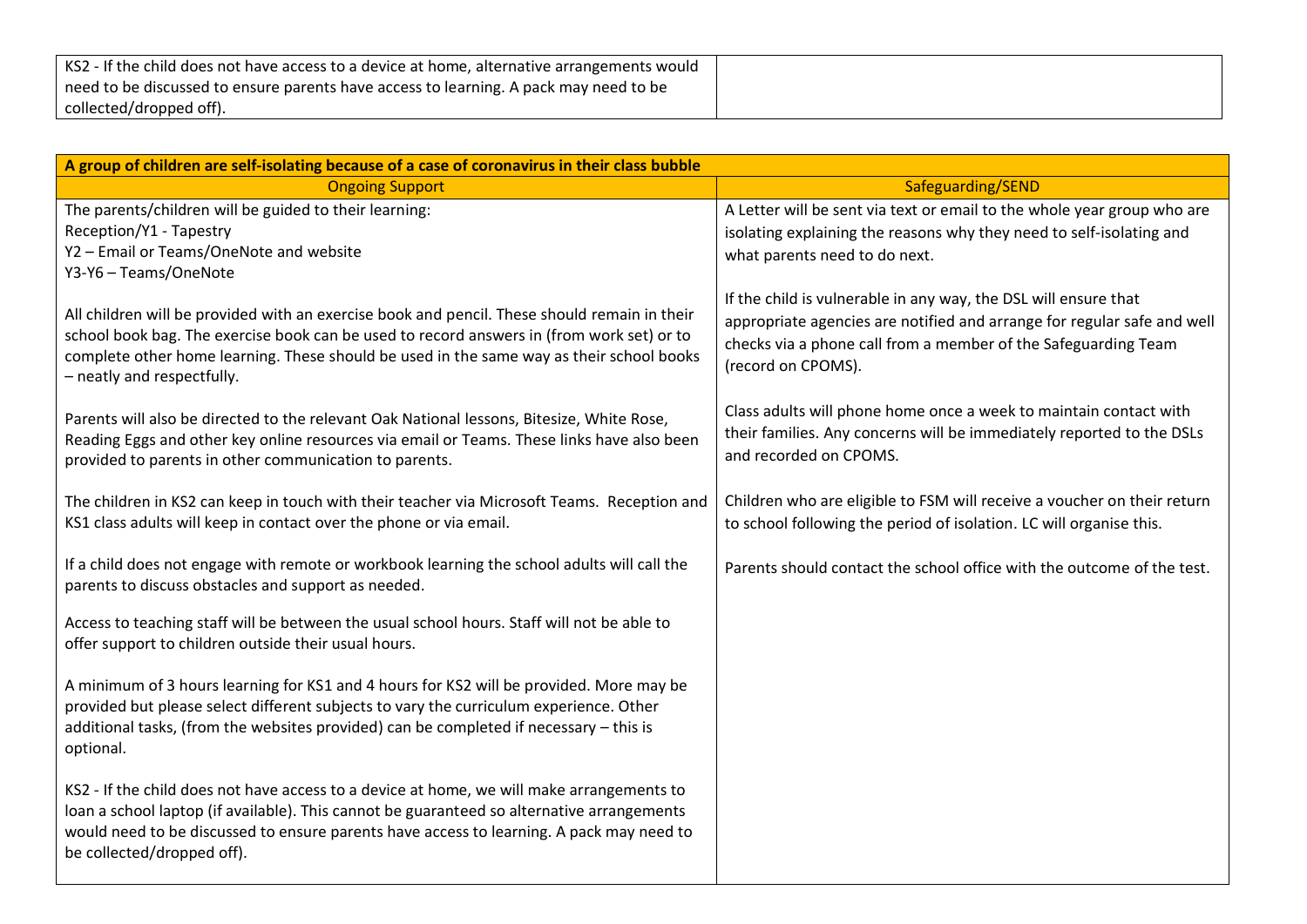| School is closed to most pupils - open for critical workers/vulnerable pupils only (Government directive)                                                                                                                                                                                                                                                                                                                                                                                      |                                                                                                                                                                                                                                                                                                                             |  |
|------------------------------------------------------------------------------------------------------------------------------------------------------------------------------------------------------------------------------------------------------------------------------------------------------------------------------------------------------------------------------------------------------------------------------------------------------------------------------------------------|-----------------------------------------------------------------------------------------------------------------------------------------------------------------------------------------------------------------------------------------------------------------------------------------------------------------------------|--|
| <b>Ongoing Support</b>                                                                                                                                                                                                                                                                                                                                                                                                                                                                         | Safeguarding/SEND                                                                                                                                                                                                                                                                                                           |  |
| The parents/children will be guided to their learning:<br>Reception/Y1 - Tapestry<br>Y2 - Email or Teams/OneNote and website<br>Y3-Y6 - Teams/OneNote                                                                                                                                                                                                                                                                                                                                          | Vulnerable pupils and pupils of 'Critical Workers' will be offered places<br>at the School Hub.<br>If the child is vulnerable in any way and not attending the School Hub,                                                                                                                                                  |  |
| All children will be provided with an exercise book and pencil. These should remain in their<br>school book bag. The exercise book can be used to record answers in (from work set) or to<br>complete other home learning. These should be used in the same way as their school books<br>- neatly and respectfully.                                                                                                                                                                            | the DSL will ensure that appropriate agencies are notified and arrange<br>for regular safe and well checks via a phone call from a member of the<br>Safeguarding Team (record on CPOMS).<br>KS2 - In addition to contacts made with pupils through Teams, class                                                             |  |
| Parents will also be directed to the relevant Oak National lessons, Bitesize, White Rose,<br>Reading Eggs and other key online resources via email or Teams. These links have also been<br>provided to parents in other communication to parents.                                                                                                                                                                                                                                              | adults will phone home once a week to maintain contact with their<br>families and check that all is well. Any concerns will be immediately<br>reported to the DSLs and recorded on CPOMS.                                                                                                                                   |  |
| The children in KS2 can keep in touch with their teacher via Microsoft Teams. Reception and<br>KS1 class adults will keep in contact over the phone or via email.<br>Reception/KS1 - pupils/parents will be contacted twice during the week via<br>$\bullet$<br>telephone.<br>KS2 - pupils will sign up for a Teams group call twice during the week. If the child<br>does not sign up independently, they will be invited to join a group. Parents will be<br>called if this does not happen. | Children who are eligible to FSM will receive a voucher - LC will<br>organise this.<br>Parents should contact the school office with any queries or to report<br>any Covid symptoms.<br>All telephone calls made need to be logged on CPOMS. This can just say<br>'welfare check' unless there are further details to note. |  |
| If a child does not engage with remote or workbook learning the school adults will call the<br>parents to discuss obstacles and support as needed.                                                                                                                                                                                                                                                                                                                                             |                                                                                                                                                                                                                                                                                                                             |  |
| Access to teaching staff will be between the usual school hours. Staff will not be able to<br>offer support to children outside their usual hours.                                                                                                                                                                                                                                                                                                                                             |                                                                                                                                                                                                                                                                                                                             |  |
| A minimum of 3 hours learning for KS1 and 4 hours for KS2 will be provided. More may be<br>provided but please select different subjects to vary the curriculum experience. Other<br>additional tasks, (from the websites provided) can be completed if necessary - this is<br>optional.                                                                                                                                                                                                       |                                                                                                                                                                                                                                                                                                                             |  |
| KS2 - If the child does not have access to a device at home, we will make arrangements to<br>loan a school laptop (if available). This cannot be guaranteed so alternative arrangements                                                                                                                                                                                                                                                                                                        |                                                                                                                                                                                                                                                                                                                             |  |